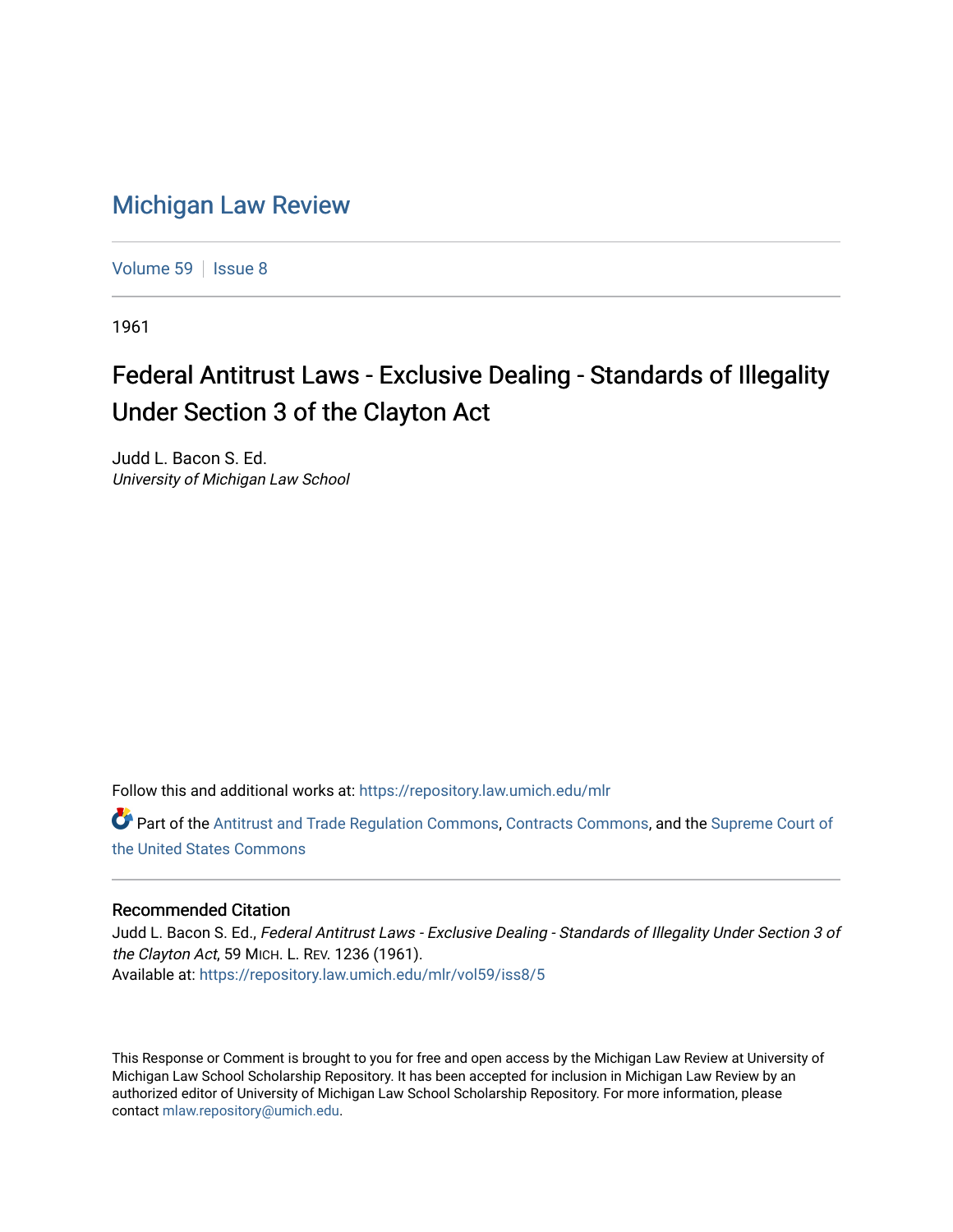$\hat{\mathbf{z}}$ 

FEDERAL ANTITRUST LAWS - EXCLUSIVE DEALING - STANDARDS OF ILLEGALITY UNDER SECTION 3 OF THE CLAYTON AcT-In a recent treatment of exclusive dealing arrangements, *Tampa Elec. Co. v. Nashville Coal Co.,1* the Supreme Court enunciates with some care the standards to be applied in judging the legality of requirements contracts under section 3 of the Clayton Act.2 This

1365 U.S. 820 (1961). 2 88 Stat. 781 (1914), 15 U.S.C. § 14 (1958).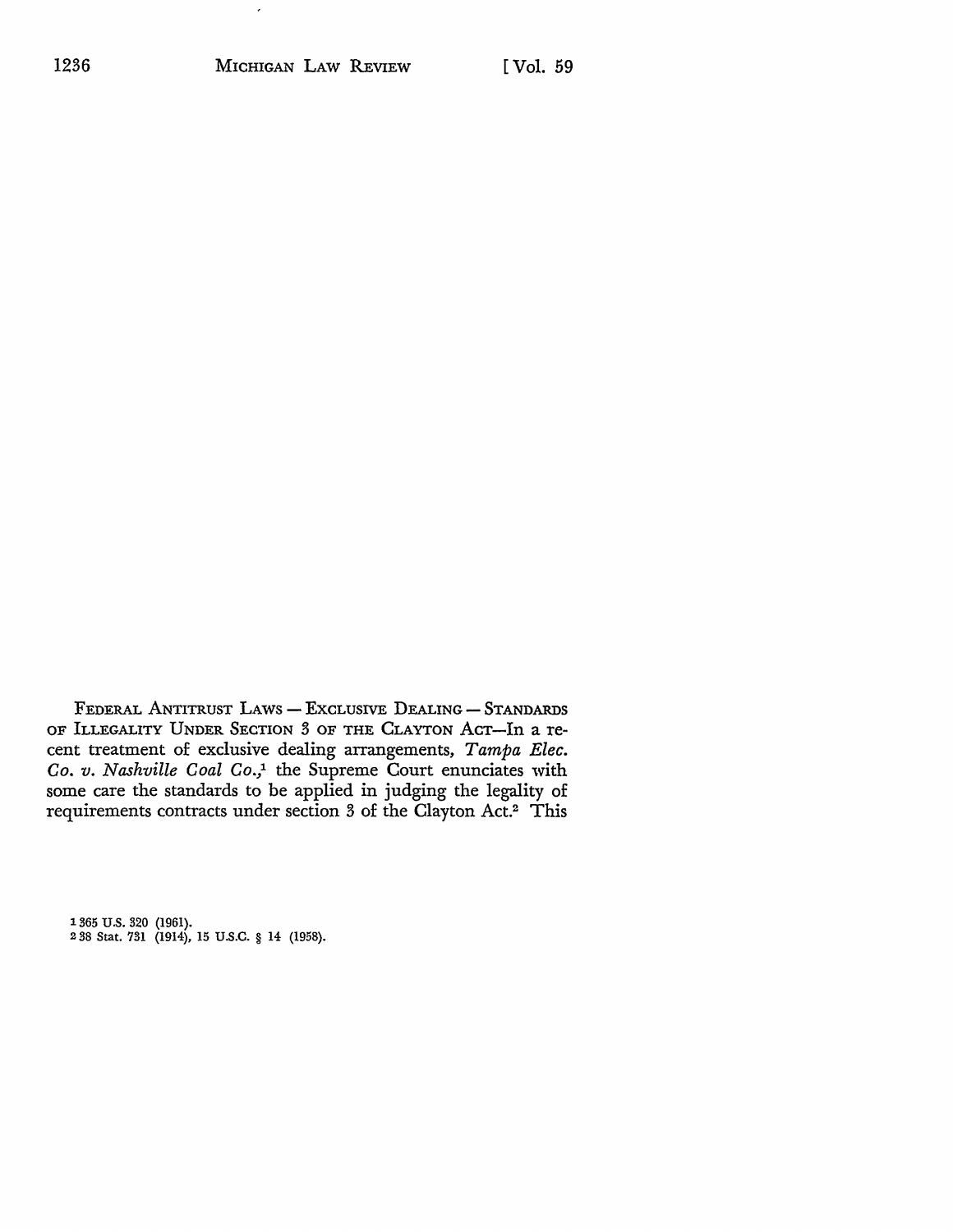comment analyzes the merits and the impact of this needed clarification of a controversial area of antitrust law.

Exclusive marketing arrangements manifest themselves in various forms, and it is not uncommon to find more than one variety in a given contract. This inquiry, however, will be restricted largely to full requirements contracts, obligating a buyer to purchase from a seller all that he may require of the latter's product for a specified period of time, and to other exclusive dealing agreements the intended effect of which is to preclude the buyer from dealing in merchandise that competes with the seller's product.

I.

Because in its judgment the applicable provisions of the Sherman Act,<sup>8</sup> like the common law doctrines preceding them,<sup>4</sup> failed to curb the injurious effects upon competition of some exclusive dealing arrangements, Congress in 1914 enacted section 3 of the Clayton Act. That section forbids certain transactions which incorporate a buyer's or lessee's agreement not to use or deal in the commodities of the seller's or lessor's competitors, but only where the effect thereof "may be to substantially lessen competition or tend to create a monopoly in any line of commerce."5 This qualifying clause has been the source of most of the interpretative difficulties attending application of the statute.

In an early case, *Standard Fashion Co. v. Magrane-Houston Co.,6* the Supreme Court found section 3 to have been violated by exclusive dealing contracts between a manufacturer of standard garment patterns and its dealers where the manufacturer or its holding company controlled about forty percent of the 52,000 pattern agencies in the United States. While the Court did place some emphasis upon the manner in which such contracts could be used to deny competitors access to the retail market,<sup> $\tau$ </sup> it also

<sup>7</sup>The Court quoted with approval from the opinion of the court below: "'The restriction of each merchant to one pattern manufacturer must in hundreds, perhaps in thousands, of small communities amount to giving such single pattern manufacturer a

a 26 Stat. 209 (1890), as amended, 15 U.S.C. §§ I, 2 (1958).

<sup>~</sup>At common law, a bargain to deal exclusively with another was illegal if it effected, or formed part of a plan to effect, a monopoly. If reasonably ancillary to a main lawful purpose, it escaped censure. See 2 REsTATEMENT, CoNTRAcrs §§ 514, 516 (e) (1932).

r; This phrase was inserted "because of an apparent realization that some legitimate business considerations might justify certain forms of exclusive dealing. . . ." ATTY GEN. NAT'L COMM. ANTITRUST REP. 138 (1955).

<sup>6</sup> 258 U.S. 346 (1922). Compare Fashion Originators' Guild of America v. FTC, 312 U.S. 457 (1941).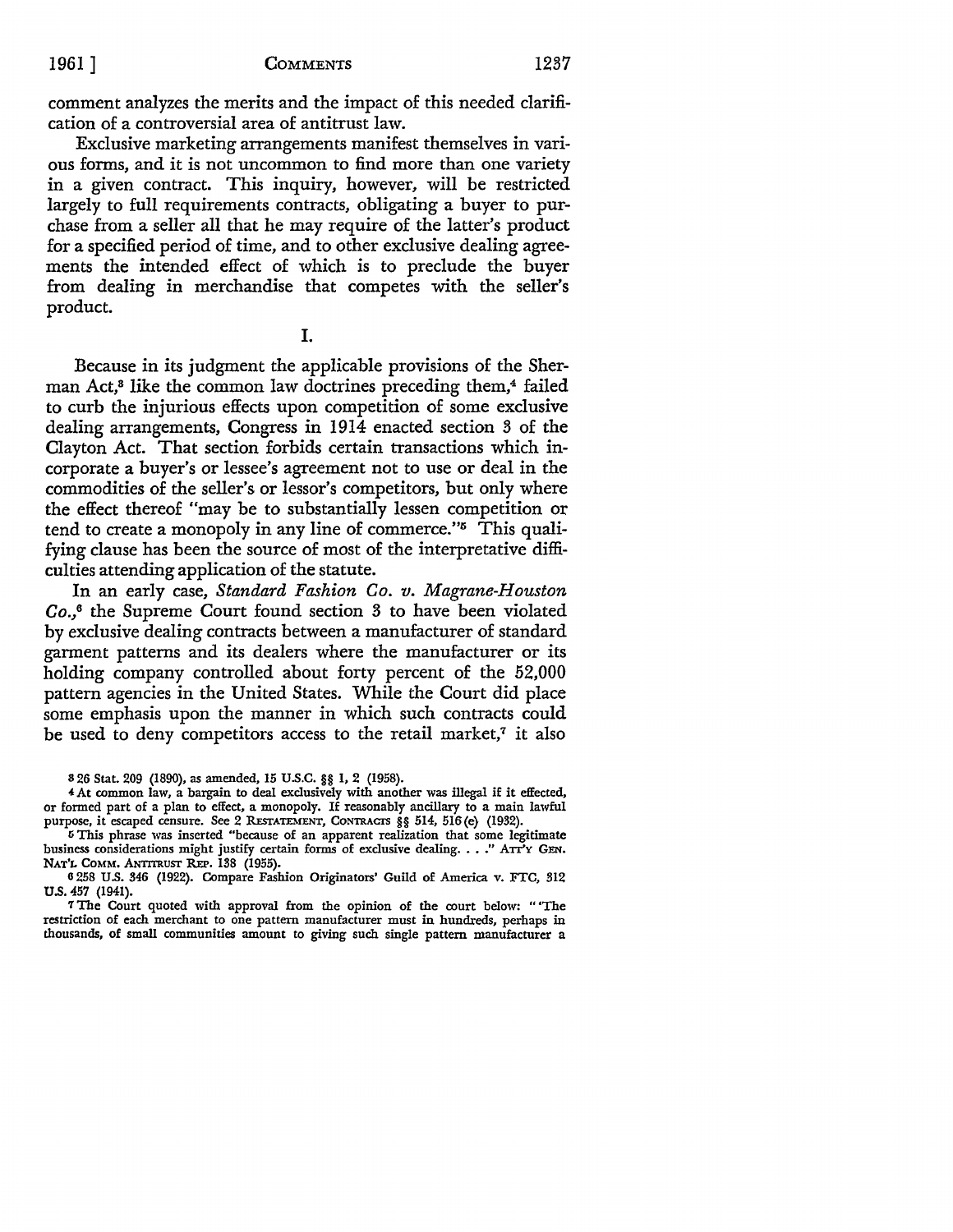implied that the inference of lessened competition or tendency toward monopoly was supportable by a bare finding that the seller in question dominated the market.8 The *Standard Fashion* opinion thus created issues which have characterized this area ever since. What is the required scope of market analysis? Is denial of market access a necessary concomitant of the parties' observance of exclusive dealing contracts? Does the use of such contracts by a seller in a dominant market position automatically produce a section 3 violation?

The issue of prime importance, to which these questions are all related, has been, and probably will continue to be, the standard of proof to be applied. In early court cases, and generally in Federal Trade Commission proceedings, there exists a willingness to judge exclusive dealing contracts on a comparative standard permitting the substantiality of a denial of market access to be weighed in terms of its relation to the pattern of competition in the line of commerce involved.9 More recently, however, the standards of analysis tend to reflect the influence of the quantitative test established for "tying" contracts by *International Salt Co. v. United States.10* There it was held that coverage by patent tying clauses of a not insignificant volume of commerce was sufficient basis from which to infer a lessening of competition or tendency toward monopoly.

But the economic realities which perhaps dictate the appropriateness of this "quantitative substantiality" test<sup>11</sup> for tying con-

monopoly of the business in such community. Even in the larger cities, to limit to a single pattern maker the pattern business of dealers most resorted to by customers whose purchases tend to give fashions their vogue, may tend to facilitate further combinations; so that the plaintiff, or some other aggressive concern, instead of controlling two-fifths, will shortly have almost, if not quite, all the pattern business.'" 258 U.S. at 357.

s *But see* HANDLER, ANTITRUST IN PERSPECTIVE 32-33 (1957): "Under this reading, per se invalidity would attach to the use of exclusives by any dominant seller. . . . [But], as a matter of authority, the case in no wise holds that the existence of dominant power automatically results in a Section 3 violation.''

9 *E.g.,* Pick Mfg. Co. v. General Motors Corp., 80 F.2d 641 (7th Cir. 1935), *afj'd per curiam,* 299 U.S. 3 (1936); United States v. Linde Air Prods. Co., 83 F. Supp. 978 **(N.D.**  Ill. 1949); Revlon Prods. Corp., 51 F.T.C. 260 (1954); Maico Co., 50 F.T.C. 485 (1954). The FTC has jurisdiction in § 3 cases by virtue of § 11 of the Clayton Act, 64 Stat. 1126 (1950), as amended, 15 U.S.C. § 21 (Supp. II, 1960).

10 332 U.S. 392 (1947). Leases of patented machines on condition that lessees purchase from lessor all unpatented salt consumed in them were held on summary judgment to be a violation of § 1 of the Sherman Act and § 3 of the Clayton Act. For sample definitions of tying and exclusive contracts, see Judson L. Thomson Mfg. Co. v. FTC, 150 F.2d 952 (1st Cir.), *cert. denied,* 326 U.S. 776 (1945).

11This term denotes a standard of illegality which depends solely upon the amount of goods or dollar volume involved, considered in absolute terms. This test should be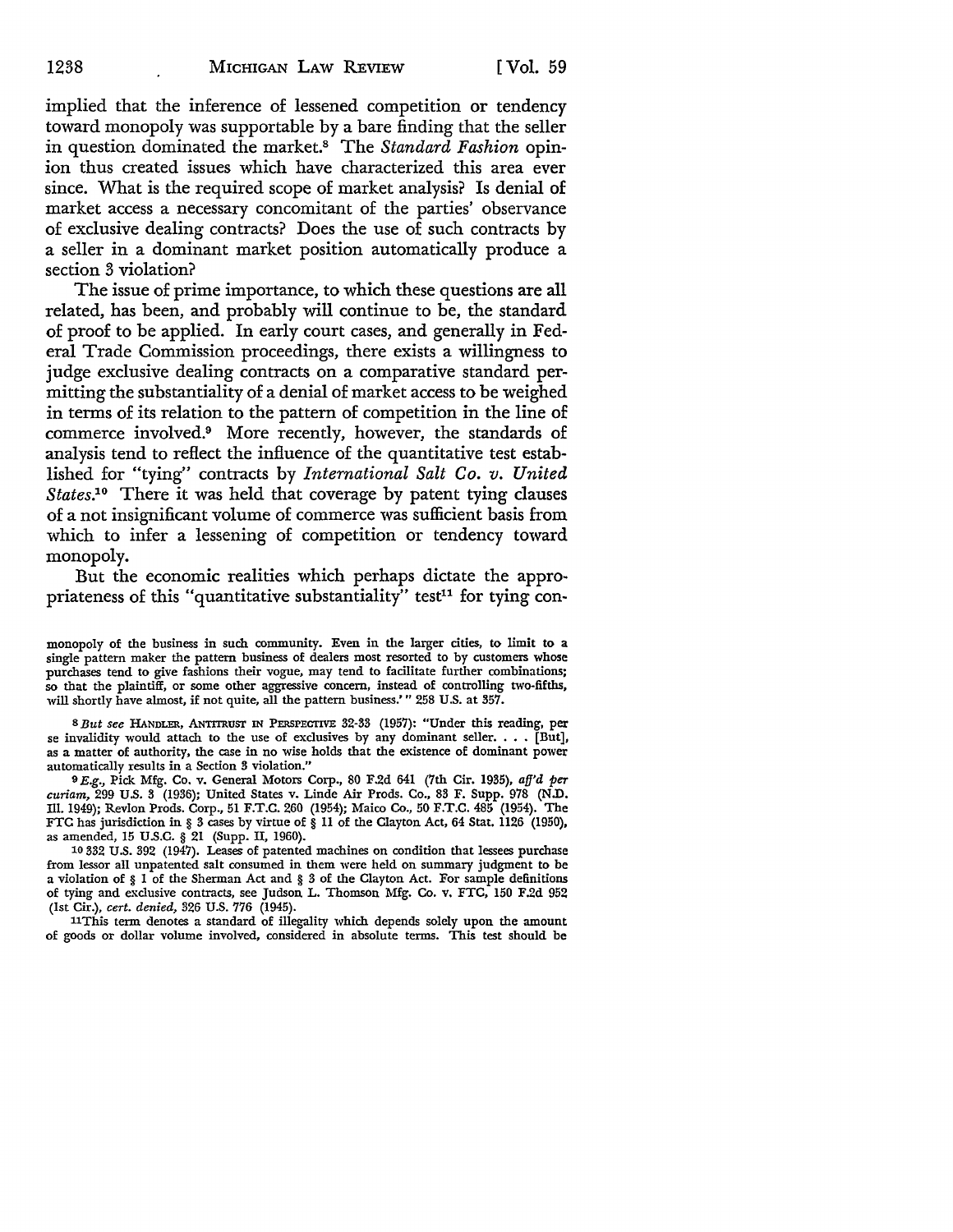tracts are not necessarily characteristic of other types of exclusive dealing agreements. While most tying contracts are justifiably thought to be inherently anticompetitive in nature, since they "serve hardly any purpose beyond the suppression of competition,"12 other exclusive arrangements, and especially requirements contracts, can promote as well as restrain competition.13 Therefore, while a finding of great market leverage or of coverage of a substantial amount of business may entitle a court to take the experientially-justified shortcut to the conclusion that a tying contract will necessarily lessen competition or tend toward monopoly, such simplicity of inference is generally ill-suited to other types of exclusive dealing agreements. The fact that exclusive sales contracts can at times be consistent with antitrust objectives indicates that further analysis of market structure and behavior will usually be necessary. Yet Standard Oil Co. v. United States,<sup>14</sup> heretofore the most important application of section 3 to requirements contracts, lends some support to use of the quantitative approach.

# II.

At issue in the *Standard Stations* case were approximately 8,000 exclusive contracts between Standard and 5,937 independent retail outlets, by the terms of which the retailers agreed to take from Standard all their requirements of one or more products, chiefly gasoline, either for a specified term or from year to year. The contracts covered 16 percent of the independent outlets in the relevant market area, comprised of seven western states, and in-

12 Standard Oil Co. v. United States, 337 U.S. 293, 305-06 (1949); *accord,* Black v. Magnolia Liquor Co., 355 U.S. 24 (1957).

distinguished from the "substantial share of commerce" test which is based upon the proportion of the market which the amount of commerce in question bears to the market as a whole. *Compare* International Salt Co. v. United States, 332 U.S. 392 (1947), *with*  Standard Oil Co. v. United States, 337 U.S. 293 (1949). See 49 CoLUM. L. REv. 241 (1949). Since the *Standard Stations* decision, exclusive dealing controversy has often taken the form of "quantitative substantiality versus rule of reason inquiry," with the understanding that these terms signify general approaches rather than technical niceties. However, the same generality that makes these phrases convenient only serves to introduce confusion into any attempt to distinguish among their more limited applications. See note 17 *infra* and text accompanying note 18 *infra.* 

<sup>13</sup> Exclusive arrangements can bolster weak competitors and facilitate entry into the market. For parties to requirements contracts, positive values include enhanced certainty and ability to plan in a fluctuating market, lower costs, and assured supply. See KAYSEN & TURNER, ANTITRUST POLICY, AN ECONOMIC AND LEGAL ANALYSIS 159 (1959); Stockhausen, *The Commercial and Antitrust Aspects of Term Requirements Contracts,* 23 N.Y.U.L. REV. 412 (1948).

<sup>14 337</sup> U.S. 293 (1949) [hereinafter referred to as *Standard Stations].*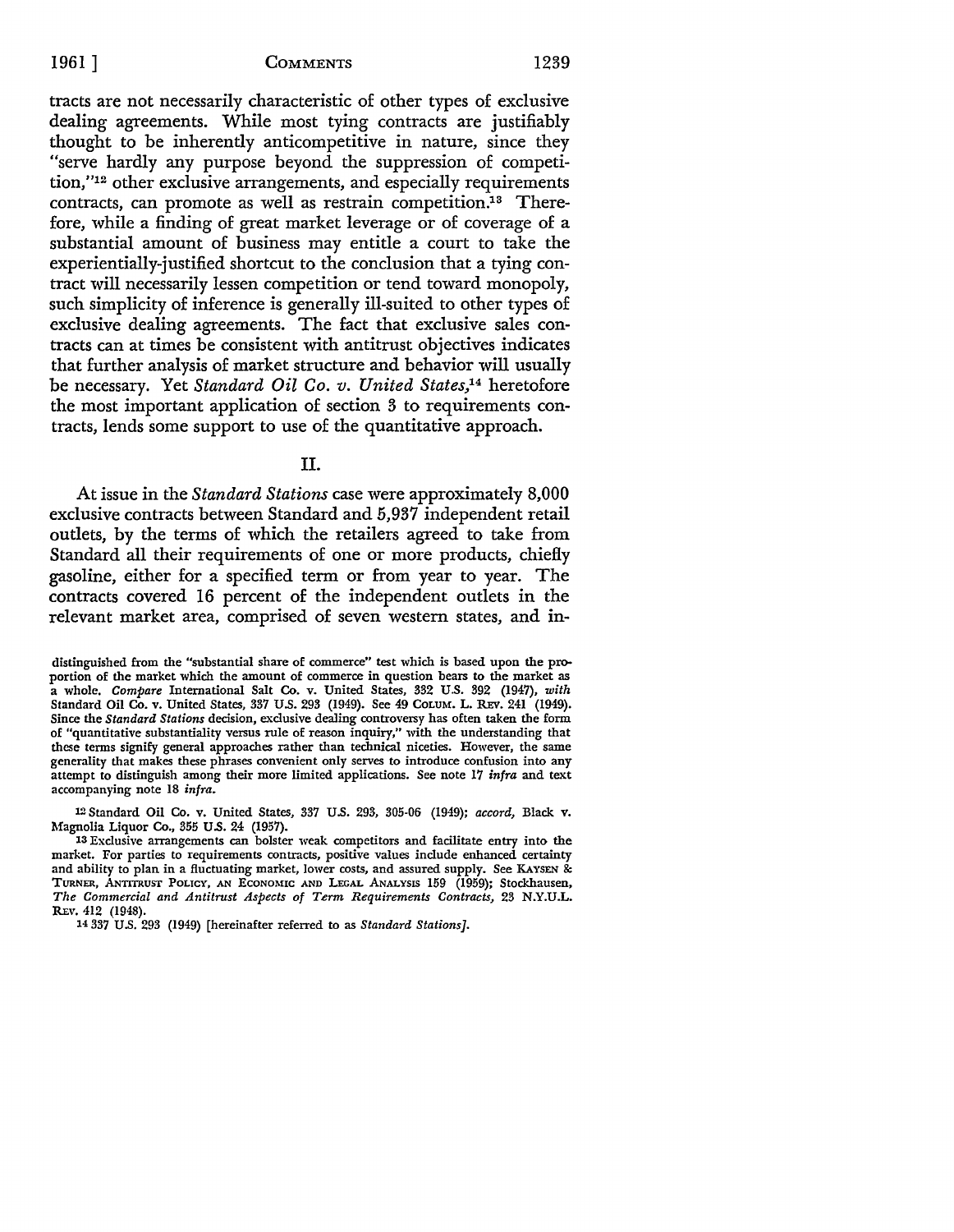volved the purchase of more than \$57,600,000 worth of gasoline, or 6. 7 percent of the total gallonage in that area, as well as 2 percent of tire and battery sales. While not as a matter of law in a position of dominance, Standard was nevertheless the market leader; its total gasoline sales in 1946 constituted 23 percent of the taxable gallonage in the western area. Standard's six leading competitors, who also utilized exclusive dealing arrangements, absorbed 42.5 percent of the total taxable gallonage, and the remainder was divided among more than seventy small companies.

The district court expressly declined to hold the contracts illegal *per se,* and allowed many comparative statistics to go into the record as relevant to the determination of unreasonableness of restraint under the Sherman Act and substantiality of restraint or tendency to create monopoly under the Clayton Act. However, the court held that "substantiality of restraint or tendency to create monopoly is established by (a) the market foreclosed,  $-$  here represented by the controlled units,  $-$  and (b) the volume of controlled business" and that "there is illegal restraint here under both Acts, whether the commerce be considered quantitatively or comparatively."<sup>15</sup>

The issue before the Supreme Court, as framed by Mr. Justice Frankfurter, was whether the qualifying clause of section 3 could be satisfied simply by proof that the requirements contracts affected a substantial portion of commerce or whether it was necessary to show that competitive activity did or probably would diminish. The Court held "that the qualifying clause of § 3 is satisfied by proof that competition has been foreclosed in a substantial share of the line of commerce affected."16 In so concluding, the Court appears to have rejected the applicability of the quantitative substaptiality test. Mr. Justice Frankfurter explicitly refused to regard the *International Salt* decision as dispositive of the case because of the economic differences between tying and requirements contracts which make the latter less obviously detrimental to competition and render quantitative substantiality alone a weaker foundation for the inference that competition may be lessened by requirements contracts.17 To accept this distinction, the Justice

17 See note 13 *supra.* In general, tying clauses are unreasonable per se under the Sherman Act whenever the defendant has sufficient market power in the tying product to restrain competition appreciably for the tied product *and·a* "not insubstantial" amount

<sup>15</sup> United States v. Standard Oil Co., 78 F. Supp. 850, 872 (S.D. Cal. 1948), aff'd, 337 U.S. 293 (1949).

<sup>16 337</sup> U.S. at 314.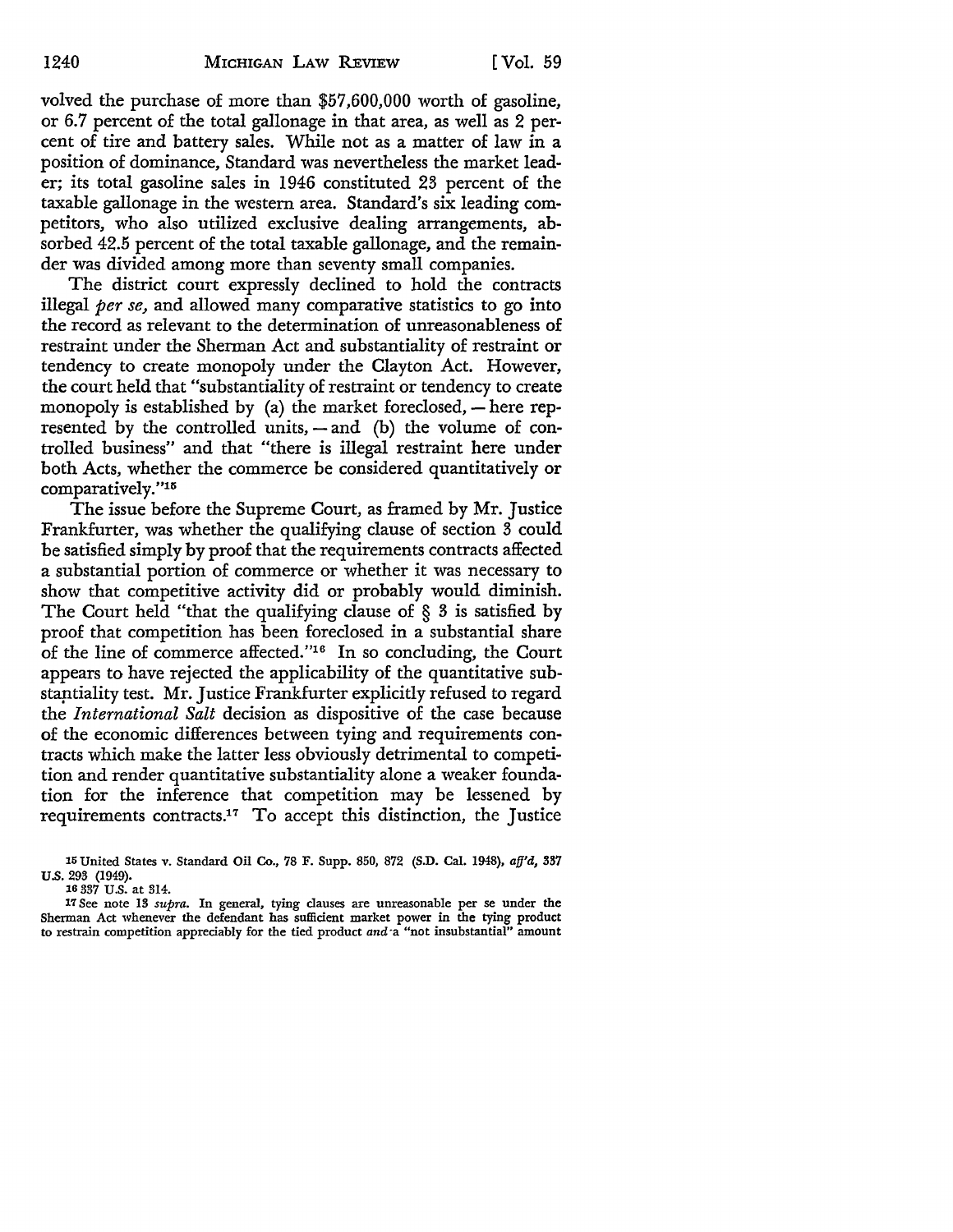continued, is to make relevant further economic tests, toward which some of Standard's evidence was addressed. The implication seems to be that in a normal case direct proof of actual or probable diminution of competition would be necessary to find a section 3 violation, and that the cases must be considered with regard to the particular market settings involved. On the other hand, it is clear that the Court, in section 3 cases, will not indulge in that broad market analysis appropriate to most Sherman Act trade restraint cases.18 "It seems hardly likely that, having with one hand set up an express prohibition against a practice thought to be beyond the reach of the Sherman Act, Congress meant, with the other hand, to reestablish the necessity of meeting the same tests of detriment to the public interest as that act had been interpreted as requiring.''19

For the cause before him, Mr. Justice Frankfurter appears to have settled upon a standard of proof requiring less market analysis than that contended for by Standard and more than that used by the court below. In his judgment, the circumstances of the case relieved the Court of any obligation to consider Standard's evidence pertaining to actual increase or decrease in the number of its competitors and their dealers because, even granting the comparison sought to be established, a court would be unable to conclude with certainty whether competition had or probably would be substantially lessened as a result of the contracts. Two factors

18 In deciding whether a restraint of trade is unreasonable under § 1 of the Sherman Act, "the court must ordinarily consider the facts peculiar to the business to which the restraint is applied; its condition before and after the restraint was imposed; the nature of the restraint and its effect, actual or probable. The history of the restraint, the evil believed to exist, the reason for adopting the particular remedy, the purpose or end sought to be obtained, are all relevant facts." Chicago Bd. of Trade v. United States, 246 U.S. 231, 238 (1918) (per Mr. Justice Brandeis). *Accord,* United States v. Columbia Steel Co., 334 U.S. 495, 527 (1948).

10 Standard Oil Co. v. United States, 337 U.S. 293, 312 (1949). See *Antitrust Law Symposium,* 1959 N.Y.S.B.A. SECTION ON ANTITRUST I.Aw 105 n.105, to the effect that factors properly considered under § I of the Sherman Act are also relevant to the question whether an incipient violation exists under § 3 of the Clayton Act.

of commerce is affected. Northern Pac. Ry. v. United States, 356 U.S. 1 (1958). The presence of *either* of the above factors will render a tying clause illegal under § 3 of the Clayton Act. And if the clause transgresses either under the Sherman Act or the Clayton Act, it is a violation of § 5 of the Federal Trade Commission Act, 38 Stat. 719 (1914), as amended, 15 U.S.C. § 45 (a) (1958). See Times-Picayune Publishing Co. v. United States, !145 U.S. 594, 608 (1953); United States v. American Linen Supply Co., 141 F. Supp. 105, 112 (N.D. Ill. 1956). The requisite market power can be inferred from sales leadership or even from the desirability of the tying product to the buyer. United States v. Jerrold Electronics Corp., 187 F. Supp. 545 (E.D. Pa. 1960), *aff'd per curiam,* 365 U.S. 567 (1961), Note, 70 YALE L.J. 804 (1961).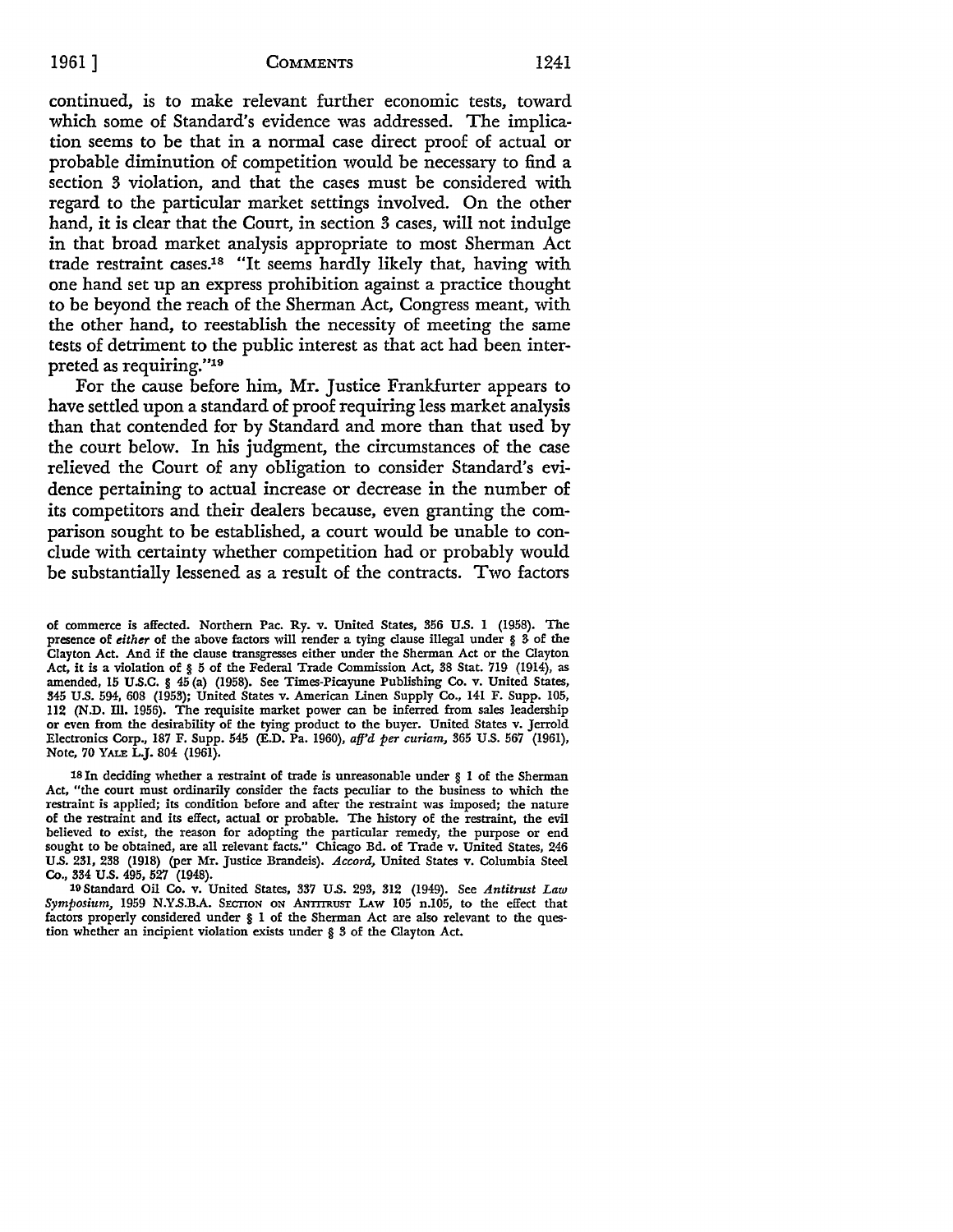were emphasized in justification of this view. First, exclusive dealing was an industry practice, and may have enabled the major suppliers at least to maintain shares of the market which would otherwise have been smaller. Second, other marketing devices, equally capable of restricting competition, were readily available to these suppliers. Agency contracts and vertical integration were obvious alternatives. Hence the standard of proof for which Standard argued was virtually impossible to meet, directed as it was toward what might have happened or what would happen to the market but for the contracts in issue.

It seems a fair interpretation to say that the Court felt, not that it was ill-equipped to undertake extensive market analysis,<sup>20</sup> or even that such analysis was inappropriate in the usual section 3 case, but rather that it would prove futile in this particular litigation. Ordinarily, such a finding would necessitate holding that the Government had not met its burden of proof, for it is a long step from the proposition that Standard could not show that competition was not lessened to the conclusion that an actual or probable lessening of competition had been established. Yet this conclusion was nevertheless drawn. It is the nature of this more limited standard of proof and the factors which will trigger its invocation with which this comment is concerned.

In holding against Standard, the Court apparently found factual justification in the substantiality of the amounts comprehended, the number of retail outlets involved, the percentage of the relevant market covered by the contracts, Standard's position as the sales leader, the fact that its largest competitors also engaged in exclusive dealing, and its great bargaining power relative to the retailers with whom it dealt.21 If, as the *Standard Fashion* case

21 Mr. Justice Frankfurter's attention to market structure and competitive patterns may have been more extensive than it initially appeared. See his dissenting opinion in FTC v. Motion Picture Advertising Serv. Co., 344 U.S. 392, 401-02 (1953), where *Standard* 

<sup>20</sup> Although the opinion states that the test offered by Standard Oil "would be a standard of proof, if not virtually impossible to meet, at least most ill-suited for ascertainment by courts," 337 U.S. at 310, it is not likely that the Court would profess a loss, in § 3 cases, of that ability which it so obviously exercises under the Sherman Act. A reasonable explanation would appear to be that the Court viewed Standard's argument as one which would not be meritorious under either act, in view of the circumstances of the case. The possible validity of the alternative interpretation -that Mr. Justice Frankfurter employed a fallacious argument to preclude the use of extended market analysis in  $\S$  3 cases - must be admitted. However, it is possible to reconcile his position with subsequent and less stringent pronouncements of the Court, which lend hindsight support to the more charitable view, and that is attempted here. *But see* Oppenheim, *Federal Antitrust Legislation: Guideposts to a Revised National Antitrust Policy,* 50 MICH. L. REv. 1139, 1162 (1952).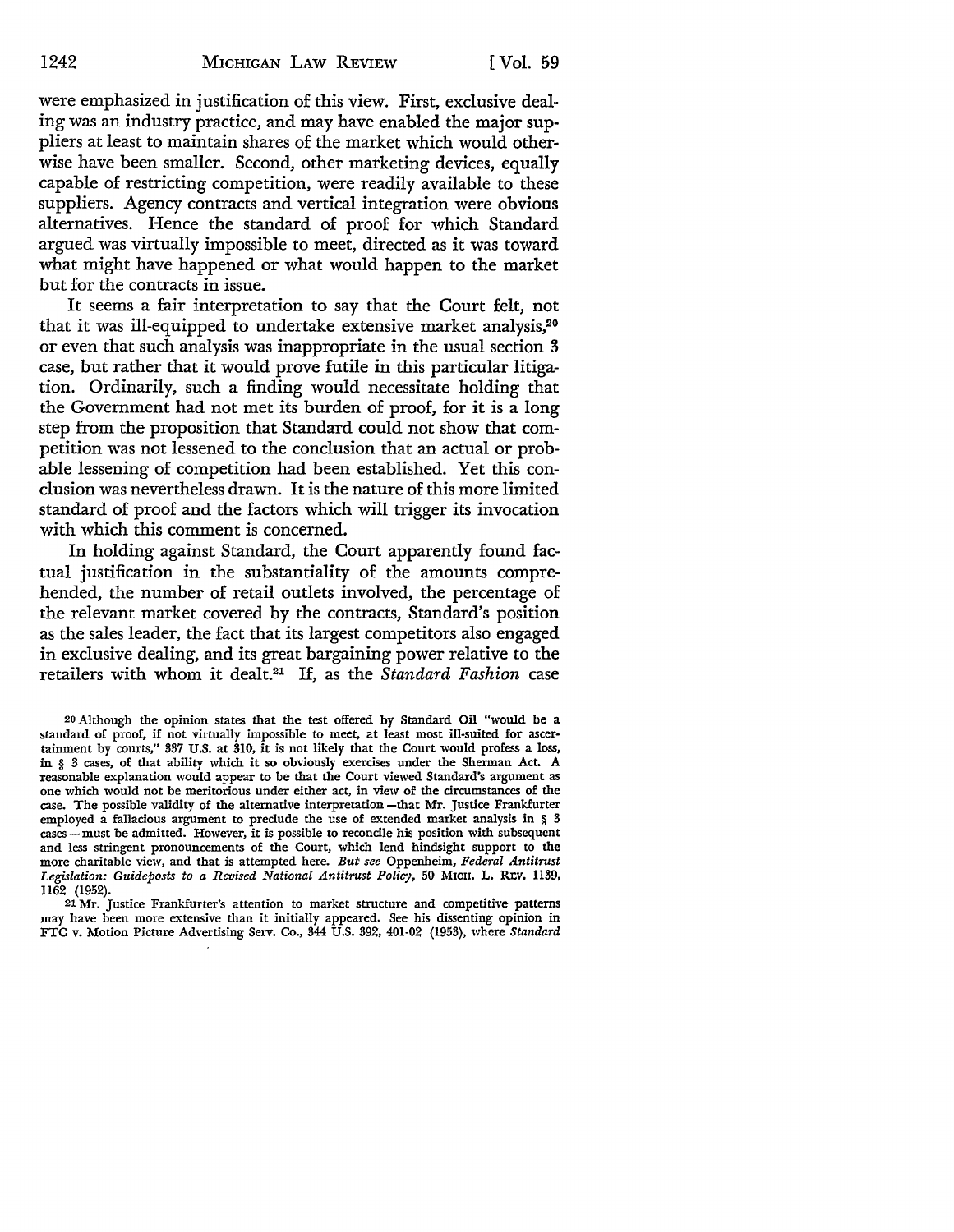may be said to have held, dominance coupled with exclusive coverage of a substantial share of commerce is sufficient ground for inferring a lessening of competition, it extends the principle but little to say that Standard's status, because of the peculiar pattern of competition in this market, was the legal equivalent of market dominance. While the inevitability of the result escapes many, the Court has apparently subscribed to the view that there is a connection between great market power and the likelihood of foreclosure of competitive activity which obviates the necessity of making an extended market analysis when a substantial<sup>22</sup> share of the relevant market has been tied up through exclusive dealing agreements. This emphasis in *Standard Stations* led courts in a number of cases thereafter decided to proclaim a *per se* rule in applying the statute.<sup>23</sup>

Apparently "foreclosure" is thought to be an inevitable result of the mere observance of the contracts by the parties to them, since adherence by a buyer automatically removes him for the length of the contract from the group of such buyers to whom competitors of the supplier may sell. But whether foreclosure of competition is an actual or likely result of contract observance should depend entirely upon what market is considered relevant.<sup>24</sup> If, as was held in *Standard Stations,* the arena of competition among suppliers is the independent retail dealer market, contracts

22 The percentage must be more than *de minimis,* but, in view of the 2% and 6.7% figures found in *Standard Stations,* it need not be great. It should be noted that the statute is aimed at the probability, not the mere possibility, that competition will be substantially lessened. Compare B. S. Pearsall Butter Co. v. FTC, 292 Fed. 720 (7th Cir. 1923) (1% coverage not a violation). There is, of course, the possibility that the Court will lower its standard of substantiality as other restrictive elements appear. This would be in keeping with the objective of reaching incipient violations.

23Anchor Serum Co. v. FTC, 217 F.2d 867 (7th Cir. 1954) (dictum); Dictograph Prods., Inc. v. FTC, 217 F.2d 821 (2d Cir. 1954) (dictum), *cert. denied,* 349 U.S. 940 (1955); United States v. Richfield Oil Corp., 99 F. Supp. 280 (S.D. Cal. 1951), *afj'd per curiam,* 343 U.S. 922 (1952) (on basis of *Standard Stations).* Compare Signode Steel Strapping Co. v. FTC, 132 F.2d 48 (4th Cir. 1942); Oxford Varnish Corp. v. Ault &: Wiborg Corp., 83 F.2d 764 (6th Cir. 1936). *Cf.* Transamerica Corp. v. Board of Governors, 206 F.2d 163 (3d Cir.), *cert. denied,* 346 U.S. 901 (1953).

24 Some criticism has been leveled at the majority in *Standard Stations* for failing to consider alternative marketing channels. *E.g.,* HANDLER, ANTITRUST IN PERSPECTIVE 36 (1957). Compare Lockhart &: Sacks, *The Relevance of Economic Factors in Determining Whether Exclusive Arrangements Violate Section 3 of the Clayton Act,* 65 HARV. L. REv. 913, 919, 935 (1952). Such criticism appears to involve the prejudgment that the area of effective competition was some market other than the one found by the Court to be relevant. See Standard Oil Co. v. United States, 337 U.S. 293, 299-300, 300 n.5 (1949).

*Stations* was discussed in terms of such factors as public interest, the bargaining power of the seller vis-a-vis the retailer, and the importance of the relevant product to the retailer's total business.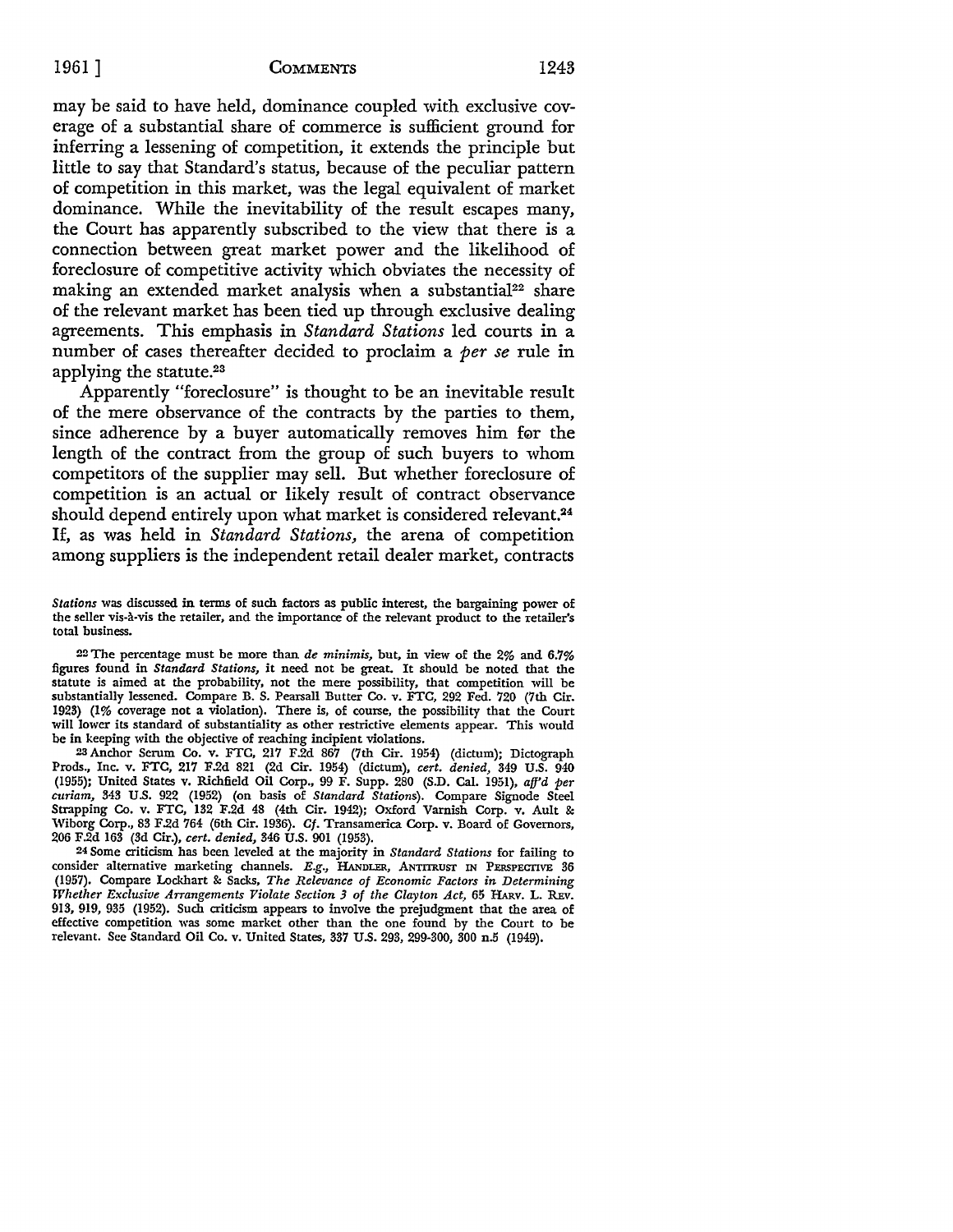with a certain percentage of the dealers handling a certain share of commerce in a particular commodity<sup>25</sup> will deny to competitors of the contracting supplier access to that much of the relevant market. To that extent the opportunity of suppliers to compete for the business of the retailers is foreclosed. Even if the competitors develop new markets, competition for the pre-empted share will have been suppressed, and if that share is substantial, section 3 may be said to have been violated. On the other hand, if the Court in *Standard Stations* had found that competition among the suppliers was in actuality for the purchase dollars of automobile owners, and that the retailers were "only a conduit from the oil fields to the driver's tank, a means by which the oil companies compete to get the business of the ultimate consumer" and "the instrumentalities through which competition for this ultimate market is waged,"26 exclusive contracts binding a certain share of the retail dealers would not necessarily result in a lessening of competition. At least that conclusion could not be drawn without further analysis of the actual or probable effects of the contracts, for at the making of the contracts the ultimate consumers will not yet have committed themselves to buy from particular retailers.

As will appear, *Tampa Electric* does not suggest a diminution of the Court's hostility toward dominant users' employment of exclusive dealing contracts. Rather, it clarifies by indirection such cases as *Standard Stations* while underlining the necessity for more extensive market analysis where the exclusive dealing supplier does but a small share of the business in the relevant market.

#### III.

The *Tampa Electric* case presented for the Court's consideration a requirements contract by which defendant coal company agreed to sell to plaintiff, a Florida utility company, substantially all the coal which the latter would require to operate the first two units of a new generating station for a period of twenty

<sup>25</sup> In a § 3 case, the court must determine the relevant market area. Tampa Elec. **Co. v.** Nashville Coal Co., 365 U.S. 320 (1961). Cf. United States v. Yellow Cab **Co., 332**  U.S. 218, 226 (1947). Also of importance is the determination of the relevant product or line of commerce. Whether substitute products will be included may depend upon "crosselasticity of demand." *Compare* United States v. E. I. duPont de Nemours &: Co., 351 U.S. 377 (1956), *with* International Boxing Club v. United States, 358 U.S. 242, 249-50 (1959), *and* Times-Picayune Publishing Co. v. United States, 345 U.S. 594, 612 n.31 (1953).

<sup>26</sup> Standard Oil Co. v. United States, 337 U.S. 293, 323 (1949) (dissenting opinion of Mr. Justice Jackson).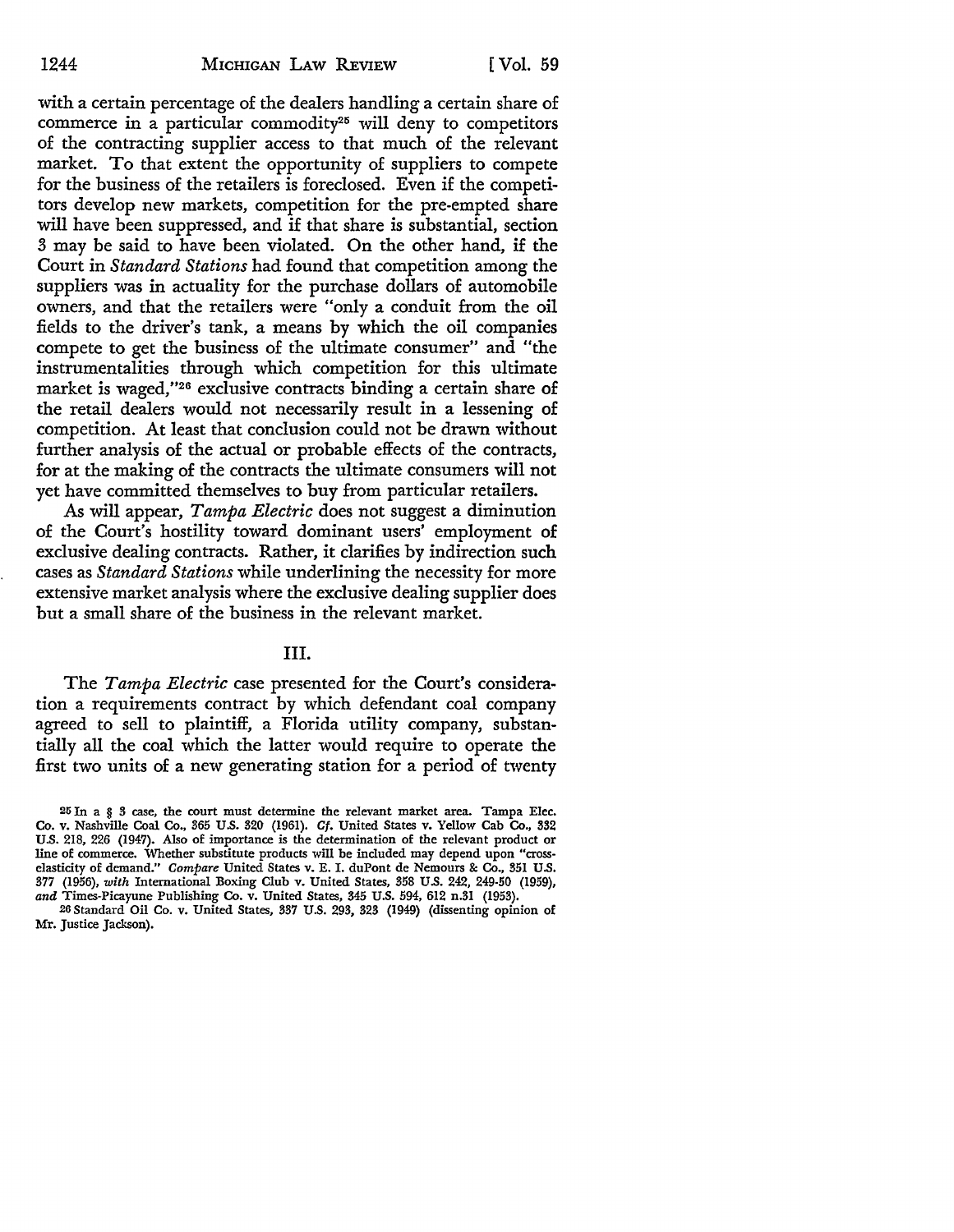years. Before any coal was delivered, defendant advised plaintiff that it would not perform since it regarded the contract as illegal under the antitrust laws. In plaintiff's action to have the contract declared valid, the district court<sup>27</sup> granted the coal company's motion for summary judgment on the ground that the undisputed facts showed a substantial lessening of competition in violation of section 3 of the Clayton Act. Primary emphasis was placed upon the fact that the estimated coal tonnage, competition for which was foreclosed by the contract, exceeded the previous annual consumption of all of peninsular Florida, and also upon the fact that the contract value of the coal covered by the twenty-year term  $$128,000,000$  - was not "insignificant or insubstantial."

In an opinion by Mr. Justice Clark, Justices Black and Douglas dissenting, the Supreme Court reversed, holding that the courts below had not properly considered the controlling factor of "relevant market." The relevant market, said Mr. Justice Clark, was the area of effective competition between defendant and the other 700 coal producers to whom Tampa Electric could have turned for its supply. The Court concluded from its consideration of certain statistics that even with pre-emption to the extent of maximum anticipated total requirements, Tampa Electric's share of the relevant coal product would be less than one percent. Noting that dollar volume alone is not the proper test, the Court held that pre-emption of competition to the extent of the tonnage involved did not tend to foreclose competition substantially. The supplier's market position was not inherently anticompetitive, as was the case in *Standard Fashion, Standard Stations* and *International Salt,* and only a small share of the relevant market was affected. Also stressed were the mutually advantageous nature of the contract and the public interest in the availability to a utility company of an assured and ample fuel supply.

In the course of his opinion Mr. Justice Clark took advantage of the opportunity to elaborate upon the tests to be applied in cases such as the one before him. As threshold questions, he noted, a court must determine whether the contract involved is in fact an exclusive dealing arrangement; what line of commerce is involved; and the relevant market area. In order to hold section 3 violated, the court must further find (1) that there has been or

<sup>27168</sup> F. Supp. 456 (D.C. Tenn. 1958), afj'd, 276 F.2d 766 (6th Cir. 1960), 46 VA. L. REv. 1463 (1960), 60 CoLuM. L. REv. 1188 (1960).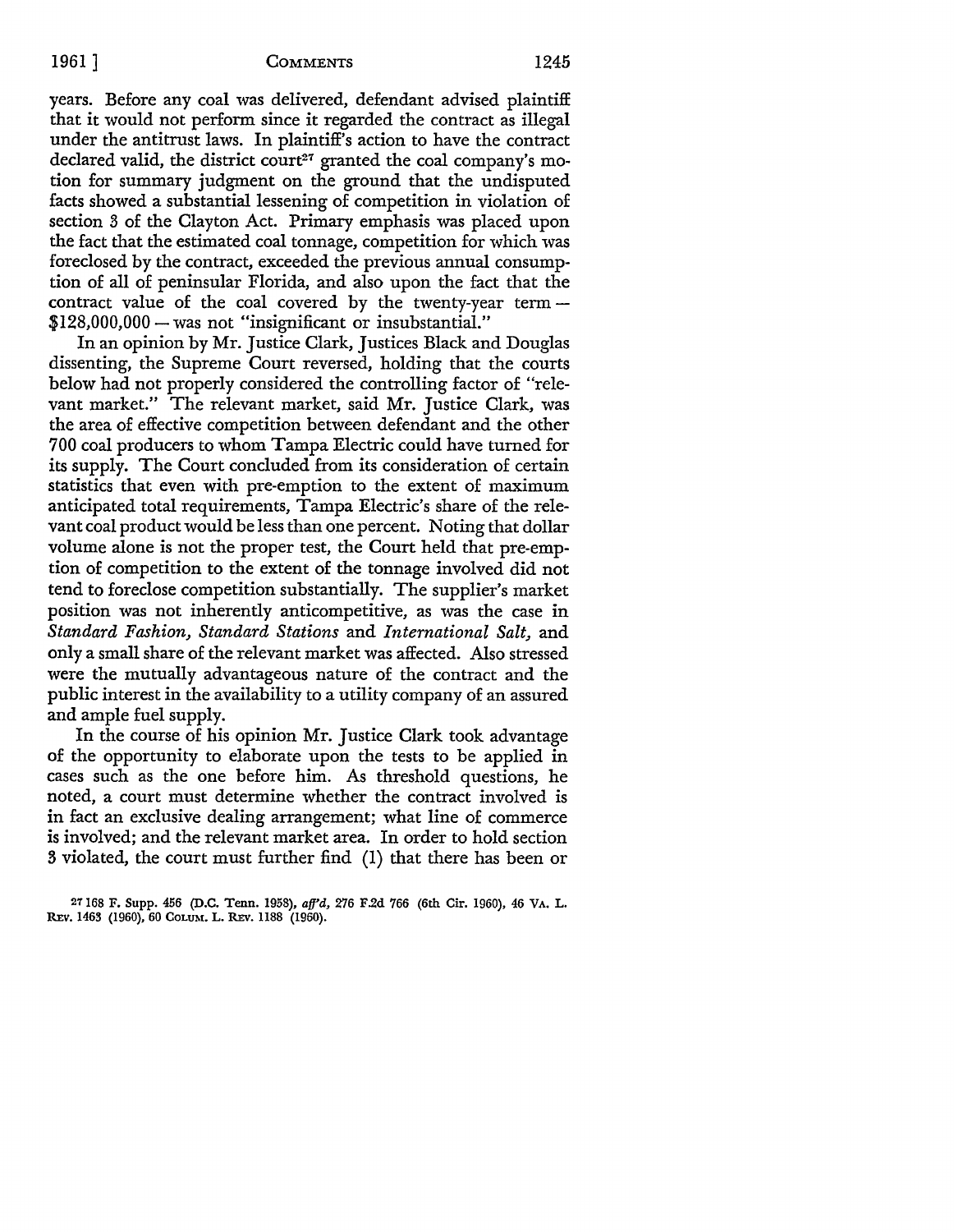probably will be a "foreclosure of competition" - presumably consisting of denial of market access; (2) that such foreclosure occurs in the relevant market area; and (3) that the competition foreclosed constitutes a substantial share of the relevant market.

Perhaps the most important feature of the opinion is its emphasis upon market analysis and the necessity for weighing various factors in their competitive setting before arriving at a decision in a given case. It is the Court's position that in determining whether there is or probably will be a substantial foreclosure of competition such as will violate section 3, the probable effect of the contract upon the relevant market should be weighed. Consideration should be given to: (I) the relative strength of the parties to the contract; (2) the duration of the contract, including such particularized considerations of the businesses involved as may be relevant thereto; $28$  (3) the percentage of commerce in the relevant market that is involved; and (4) the probable effects, both immediate and future, of a pre-emption of that percentage upon effective competition in the relevant market.

While undertaking its first notable elaboration of the foreclosure concept, however, the Court leaves several questions in need of clarification. Among these is the weight to be assigned to a determination of the relative strength of the contracting parties. While legislative history gives some indication that section 3 was intended to mitigate the coercive effects of an inequality of bargaining power between the contracting parties, $29$  it is arguable that the

<sup>28</sup> Considerations of motive should be distinguished, since they are irrelevant in a § 3 case. See ATT'Y GEN. NAT'L COMM. ANTITRUST REP. 148 (1955); DIRLAM & KAHN, FAIR COMPETITION: THE LAW AND ECONOMICS OF ANTITRUST POLICY 45 (1954). Under § 3, the weight of "particularized considerations of the parties' operations" is far less than under the Sherman Act, or under § 5 of the Federal Trade Commission Act, where "the point where a method of competition becomes 'unfair' . . . will often turn on the exigencies of a particular situation, trade practices, or the practical requirements of the business in question.'' FTC v. Motion Picture Advertising Serv. Co., 344 U.S. 392, 396 (1953) (per Mr. Justice Douglas).

<sup>29</sup>E.g., H.R. REP. No. 627, 63d Cong., 2d Sess. 10-13 (1914); 51 CONG. REc. 9072, 9083, 9160-61, 9407-08, 14270 (1914). See Beloit Culligan Soft Water Serv., Inc. v. Culligan, Inc., 274 F.2d 29, 35 (7th Cir. 1959); Maico Co., 51 F.T.C. 1197, 1205 (1955) (dissenting opinion of Commissioner Mead). *But see* Reliable Volkswagen Sales & Serv. Co. v. World-Wide Auto Corp., 182 F. Supp. 412, 423 (D.N.J. 1960). It has been held that the plain language of § 3 precludes resort to legislative history for its interpretation. Standard Fashion Co. v. Magrane-Houston Co., 258 U.S. 346 (1922); Anchor Serum Co. v. ITC, 217 F.2d 867 (7th Cir. 1954). That language clearly permits coercion to be considered in determining whether an exclusive dealing arrangement has in fact been made, but whether § 3's protection embraces the competitive opportunities of the buyer or lessee is not clear. If the buyer's ability to compete, presumably in a different relevant market, is somehow impaired by his exclusive contract with the supplier, coercion might become relevant, although still not controlling. However, this is a different issue entirely, and it should be treated separately in the cases, if at all.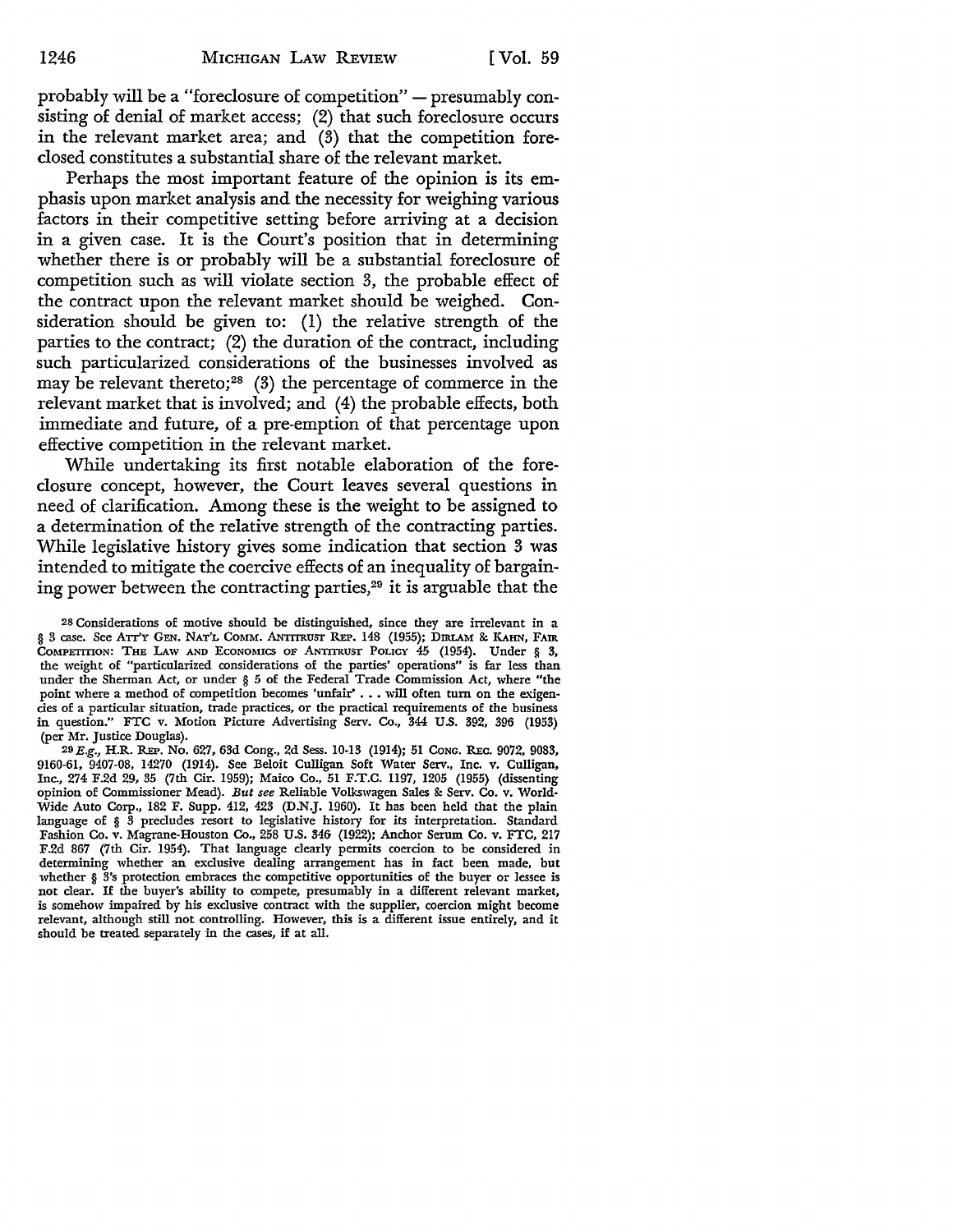language of the statute protects competitors of the seller or lessor while preserving only indirectly the exercise of independent choice by customers. If this interpretation is correct, then neither the result nor the nature of the standard of proof should be determined by the presence or absence of coercive elements in the contract relationship, for the buyer or lessee surrenders his right to choose among competing suppliers for the contract's duration whether or not he has been forced to accede to the exclusive dealing provision. In this sense, at least, relative bargaining power of the contracting parties is irrelevant to the issue of foreclosure of competition.

On the other hand, concentration of economic power in a supplier vis-à-vis competing suppliers may have some bearing on the foreclosure question, since in the absence of direct evidence to the contrary, and barring unusual patterns of competition, it points to the increased probability that the supplier's exclusive dealing agreements will lessen competition or tend toward monopoly. Yet the Court, while reaffirming the vitality of *Standard Fashion* and *Standard Stations,* has once again provided a minimum of enlightenment upon the relationship between dominant market power and the standard of proof needed to satisfy section 3's qualifying clause. Mr. Justice Clark states the teaching of the *Standard Fashion* case and *United Shoe Mach. Corp. v. United States3°* to be "that a finding of domination of the relevant market by the lessor or seller was sufficient to support the inference that competition had or would be substantially lessened by the contracts involved there," but observes that some heed was given to "the practical effect" of the contracts.<sup>31</sup> Similarly, he interprets *Standard Stations* as holding that requirements contracts "are proscribed by § 3 if their *practical effect* is to prevent lessees or purchasers from dealing in the goods, etc., of a competitor or competitors of the lessor or seller and thereby 'competition has been foreclosed in a substantial share of the line of commerce affected.' " Later, however, he states that the combination of the large number of gasoline stations, the large number of contracts and the great volume of products involved *"dictated* a finding that 'Standard's use of the contracts [ created] just such a potential clog on competition as it was the purpose of  $\S$  3 to remove' where, as there,

30 258 U.S. 451 (1922). 31 365 U.S. at 326.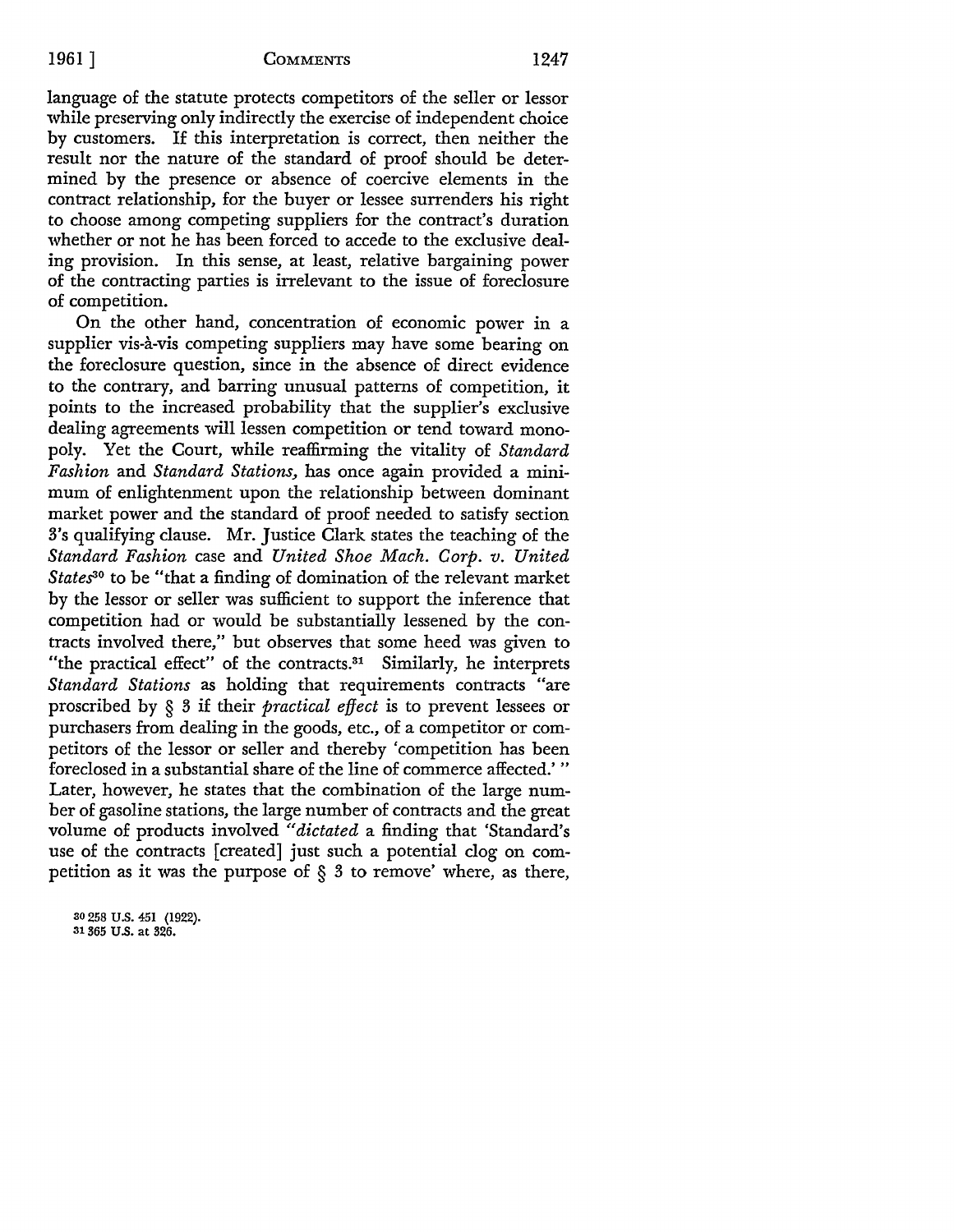the affected proportion of retail sales was substantial."32 Doubt thus remains to cloud the evidentiary issue.

But in carefully distinguishing the Tampa Electric contract from those made by suppliers wielding disproportionate market power, the Court further elucidates its position on this issue and offers a clue to the proper reading of *Standard Stations:33* 

"There is here neither a seller with a dominant position in the market as in *Standard Fashions .* .. nor myriad outlets with substantial sales volume, coupled with an industry-wide practice of relying upon exclusive contracts, as in *Standard Oil .* .. nor a plainly restrictive tying arrangement as in *International Salt.* . . . On the contrary, we seem to have only that type of contract which "may well be of economic advantage to buyers as well as to sellers."<sup>34</sup>

The flavor of the opinion taken as a whole suggests the conclusion that the Court will enlarge or restrict the scope of the standard of proof. from case to case, depending upon the presence or absence of certain evidentiary factors. Where the supplier occupies a position of market dominance or its equivalent, a holding of illegality may be predicated upon proof that a substantial percentage of the relevant market in the line of commerce involved has been pre-empted by exclusive dealing arrangements. Where the supplier does not have such market control, no violation of section 3 will be found in the absence of further evidence showing actual or probable substantial diminution of competition in the relevant market for the line of commerce involved.

The division between these varying applications of the statutory standard may in actuality be less sharply-defined, however. Something less than dominant market power is likely to be its equivalent in legal effect. In the light of *Standard Stations,* this category will no doubt include leadership of a dominant group of suppliers, the other members of which also deal exclusively. The inclusion seems appropriate, for the potential detriment to small

34 365 U.S. at 334.

<sup>32</sup> *Id.* at 329. (Emphasis added.) Mr. Justice Frankfurter's silent participation in the majority opinion should be noted.

<sup>33</sup> For various interpretations of the *Standard Stations* case, see KAYSEN &: TURNER, *op. cit. supra* note 13, at 147, 160; HANDLER, *op. cit. supra* note 24, at 33-37; DIRLAM &: KAHN, *op. cit. supra* note 28, at 93-94, 100; McLaren, *Related Problems of "Requirements" Contracts and Acquisitions in Vertical Integration Under the Anti-Trust Laws,* 45 ILL. L. REv. 141, 161-65 (1950); Schwartz, *Potential Impairment of Competition -Impact of Standard Oil Co. of California v. United States on Standard of Legality Under Clayton Act,* 98 U. PA. L. REv. IO (1949).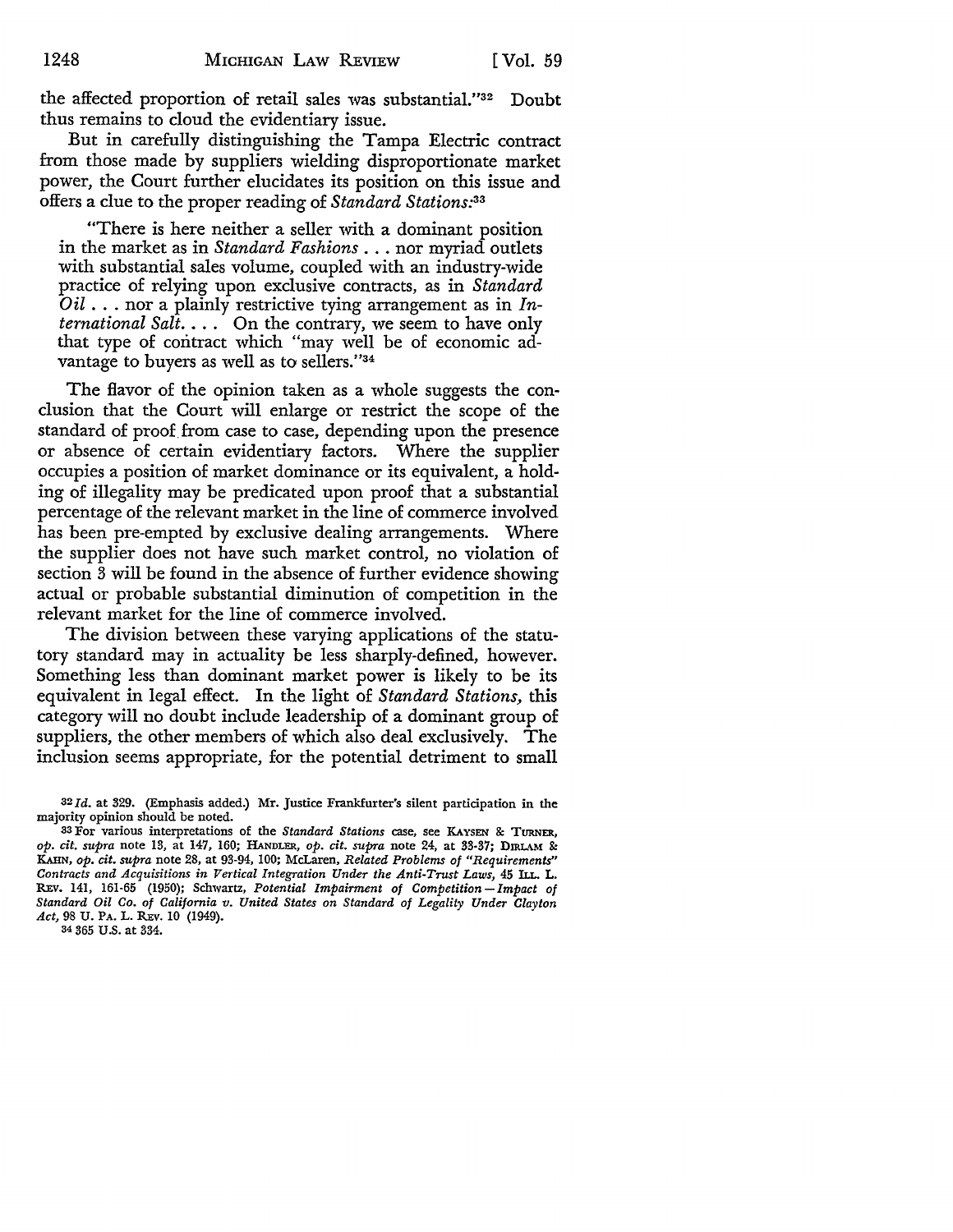competitors is substantially similar whether one firm or a handful employ the restrictive devices. Even here, evidentiary considerations might vary, depending upon the number of the major suppliers using exclusive dealing contracts, although conservative counseling will point out the high antitrust risk attending any major's extensive use of such practices.

An exception to the dominance rule might apply where a short term requirements contract is the "appropriate unit of sale"35 in the industry-that is, where requirements contracts are the prevailing mode of sale and where, in view of the line of commerce and the market structure, such a manner of dealing is appropriate or necessary. An exception of this kind could be asserted with some force on behalf of utility companies, for example, since their private necessities in this regard are reinforced by a public duty. Regardless of the appropriateness of requirements contracts for the industry concerned, the duration of the contract should be considered for its effect upon the substantiality of the foreclosure, since the shorter the term of the contract, the less obvious are its detrimental effects upon competition.36

Similarly, dominance should be controlling only when related to the relevant line of commerce. If Standard Oil, for example, had contracted exclusively with regard to an accessory over which another supplier maintained a virtual monopoly, competition might thereby have been promoted rather than suppressed. In such a case it would be unrealistic to say that Standard's market power over gasoline sales automatically narrowed the standard of proof required to show a lessening of competition in the relevant market for the accessory.<sup>37</sup>

In short, "dominance" must not become an epithet with which to condemn exclusive dealing arrangements as though they existed *in vacuo.* To be legally operative, dominance must relate to effective competition in a relevant consuming market, in a relevant market area, for the appropriate line of commerce. Its effects may

37 See Excelsior Motor Mfg. &: Supply Co. v. Sound Equip., Inc., 73 F.2d 725 (7th Cir. 1934), *cert. denied,* 294 U.S. 706 (1935). There the supplier's exclusive dealing arrangement would have operated in a market over which a competitor exercised monopoly power. The court noted that the effect of the arrangement would have been to introduce, rather than lessen, competition.

<sup>35</sup> See KAYsEN &: TURNER, *op. cit. supra* note 13, at 147, 160.

<sup>30</sup>To the effect that requirements contracts limited to a duration of one year need not be unreasonable restraints of trade or unfair methods of competition, see FTC v. Motion Picture Advertising Serv. Co., 344 U.S. 392, 396 (1953); United States v. Linde Air Prods. Co., 83 F. Supp. 978, 982 (N.D. Ill. 1949) (dictum); United States v. American Can Co., 87 F. Supp. 18 (N.D. Del. 1949) (dictum).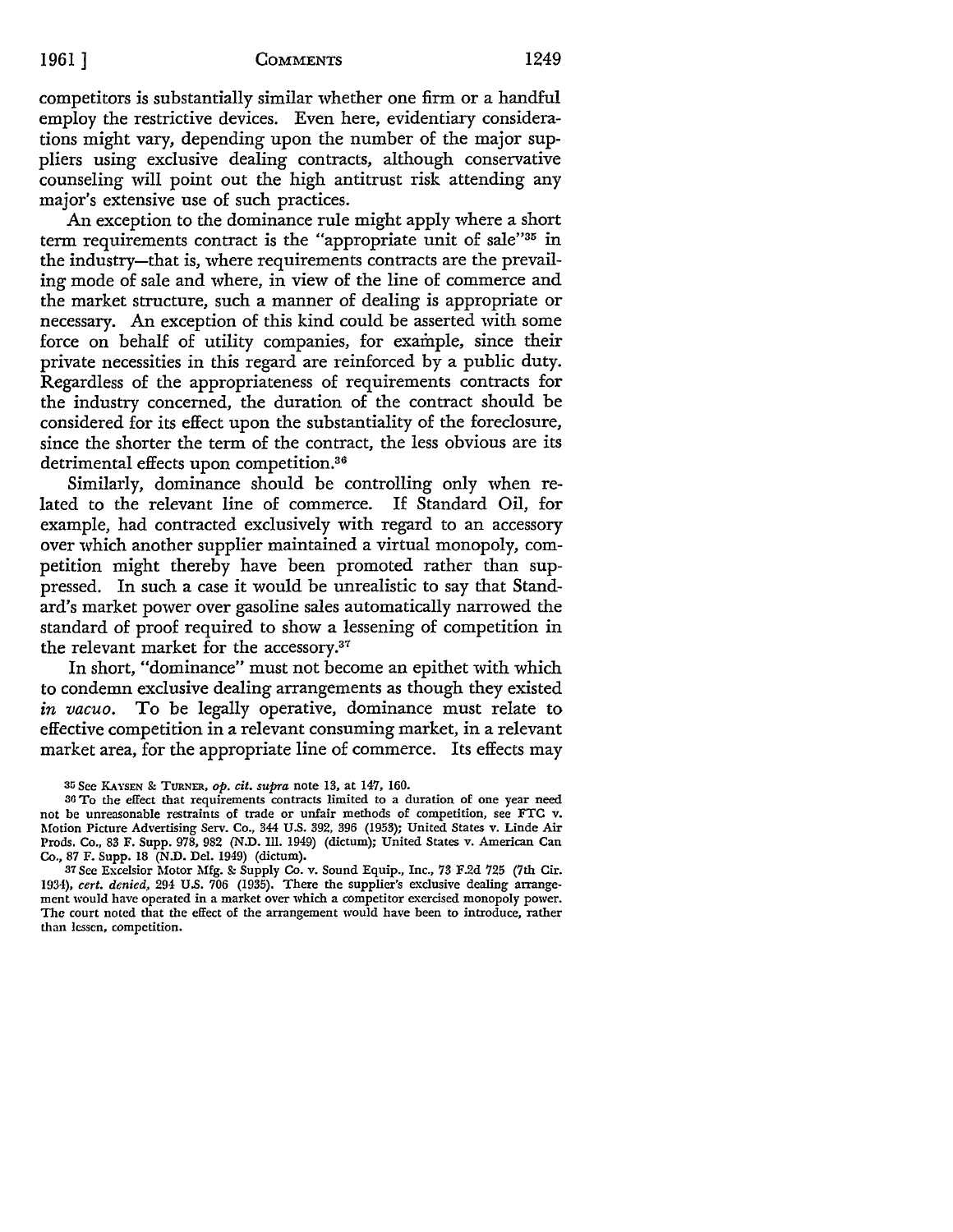vary with the pattern of competition, the duration of the contract, public interest, and the substantiality of the denial of market access to competitors.

Finally, it should be noted that although the scope of market analysis is certain to be affected by the nature of the standard of proof applied in a given case, the concepts are not so intimately related as to be completely interdependent. Thus while the actual effects of a dominant supplier's exclusive contracts need not be proved, evidence thereof will often be pertinent to such important issues as "relevant market" and "substantiality of foreclosure." In this regard, the impact of *Tampa Electric* upon the lower federal courts is likely to be considerable. By restricting the quantitative substantiality doctrine to tying contract cases and by limiting the applicability of the *Standard Stations* opinion, the Court has practically insured, and properly so, the future utilization of a more extensive factual inquiry than the courts have lately exhibited a willingness to undertake.

#### IV.

The probable impact of *Tampa Electric* upon the Federal Trade Commission's approach to exclusive dealing is more difficult to predict. At one time, this approach was characterized by an emphasis, in contested cases, upon the necessity for showing an actual or probable lessening of competition beyond considerations of market power and quantitative substantiality.

For example, in *Maico Co.*,<sup>38</sup> a case involving a manufacturer of hearing aid instruments and other products, the examiner found a violation on the basis of respondent's rank in the field, its volume of business, and the number of exclusive contracts it had with distributors. He rejected evidence introduced by respondent to show an increase in competition, a decrease in its own share of the market, the small percentage of dealers it actually had under contract, and other matters of like import. The Commission, believing these unconsidered factors bore materially on the question whether there was or might be a substantial lessening of competition, remanded the matter to the examiner "for the development of a record sufficient to enable us to determine the effect of respondent's practices on competition."39

ss 50 F.T.C. 485 (1953). 39 *Id.* at 488. See also Revlon Prods. Corp., 51 F.T.C. 260, 276 (1954) (FTC declines to restrict its consideration to quantitative substantiality). Compare the Commission's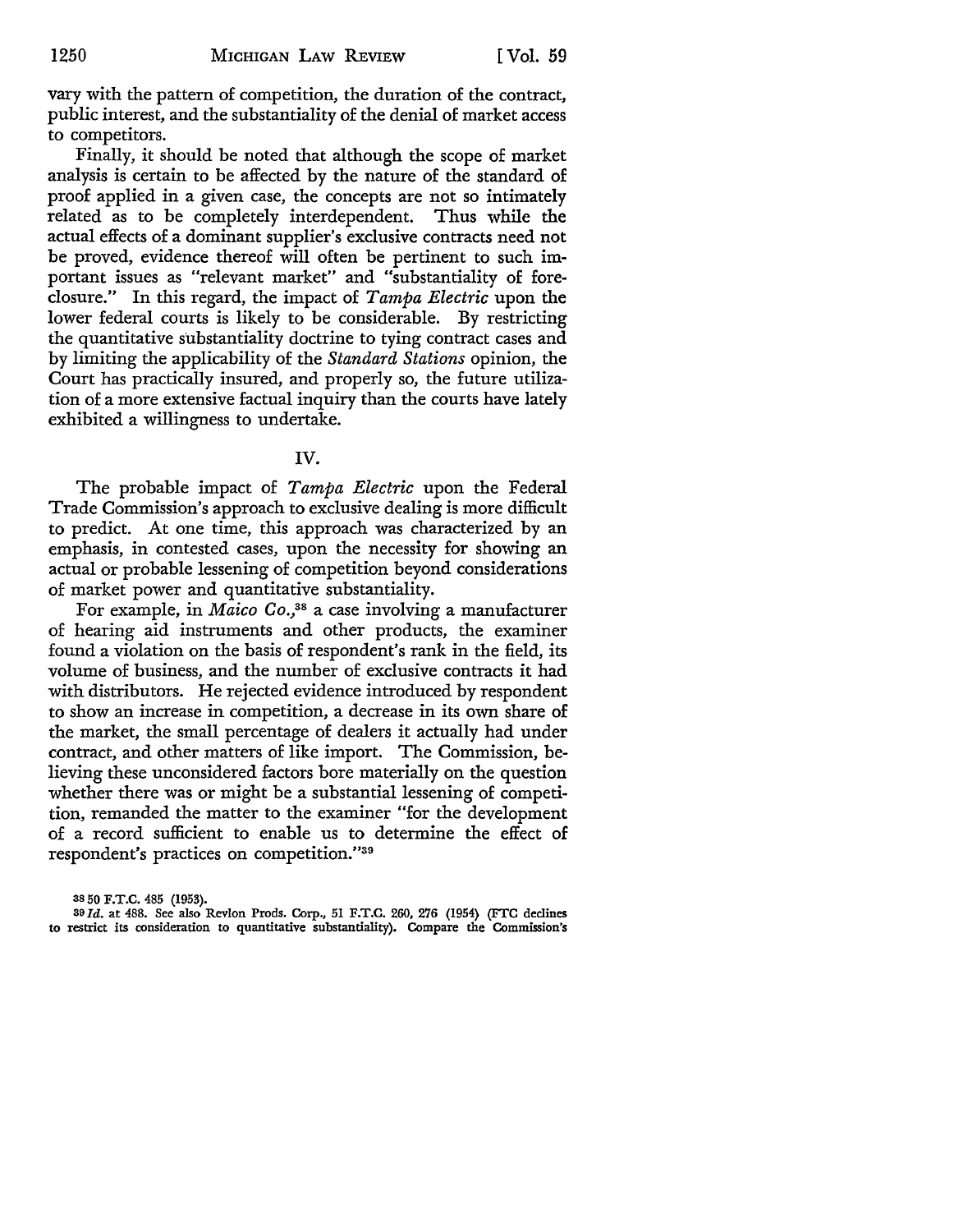Until recently, FTC approval of a less inclusive standard of proof has been virtually nonexistent, although this is perhaps due to the fact that actual exclusion of competitors has usually been affirmatively demonstrated even in those cases where a more restricted inquiry would have sufficed to prove a violation.40

In two such cases, *Dictograph Prods., Inc.41* and *Anchor Serum*   $Co<sub>1</sub>^{42}$  affirmance by the reviewing courts was couched in language expressing approval of a narrower approach. This did not accord with the Commission's position, judging from the view expressed in *Maico* that the FTC, because of its expertise, should consider evidence of actual effect on competition even though it understood Mr. Justice Frankfurter in *Standard Stations* to have found courts ill-equipped for the task.43

In so indicating that it might require a greater showing of anticompetitive market effects even where dominance and other restrictive factors would, in a federal court, relieve the Government of that burden, the Commission assumed a position inconsistent with the idea that the evidentiary criteria of illegality in section 3 cases should not vary with the tribunal involved.44 Dual enforcement of the statute need not, and should not, dictate dual standards of legality.

More recently, however, the Commission has retreated from its *Maico* stand to a position substantially in harmony with *Tampa Electric's* view of *Standard Stations* and related cases. In *Mytinger & Casselberry, Inc.,45* where the Commission held illegal respondent's exclusive dealing contracts with 80,700 distributors of its vitamin and mineral supplements, covering from 8.6 percent to 61.52 percent of three relevant markets, the Commission observed:

approach to tying cases in Insto-Gas Corp., 51 F.T.C. 363 (1954). Cf. Pillsbury Mills, 50 F.T.C. 555 (1954) (under § 7 of the Clayton Act).

40 E.g., Harley-Davidson Motor Co., 50 F.T.C. 1047, 1066 (1954).

4150 F.T.C. 281 (1953), afj'd, 217 F.2d 821 (2d Cir. 1954).

42 50 F.T.C. 681, afj'd, 217 F.2d 867 (7th Cir. 1954).

43 50 F.T.C. at 488. This view somewhat overgeneralizes the Justice's opinion which should have been read in the light of the evidence offered by Standard in that case and the particular pattern of competition involved there. See note 20 *supra. But see* An'Y GEN. NAT'L CoMM. ANTITRUST REP. 148 n.77 (1955): "We do not read the Federal Trade Commission's opinion in the *Maico* case • • • as launching that agency into economic investigations beyond the inquiry authorized by the governing interpretations of Section 3 that bind courts and the Commission alike."

**44** See Standard Oil Co. v. United States, 337 U.S. 293, 310 n.13 (1949); An'Y GEN. NAT'L CoMM. ANTITRUST REP. 148 (1955).

45 F.T.C. Docket 6962, September 28, 1960.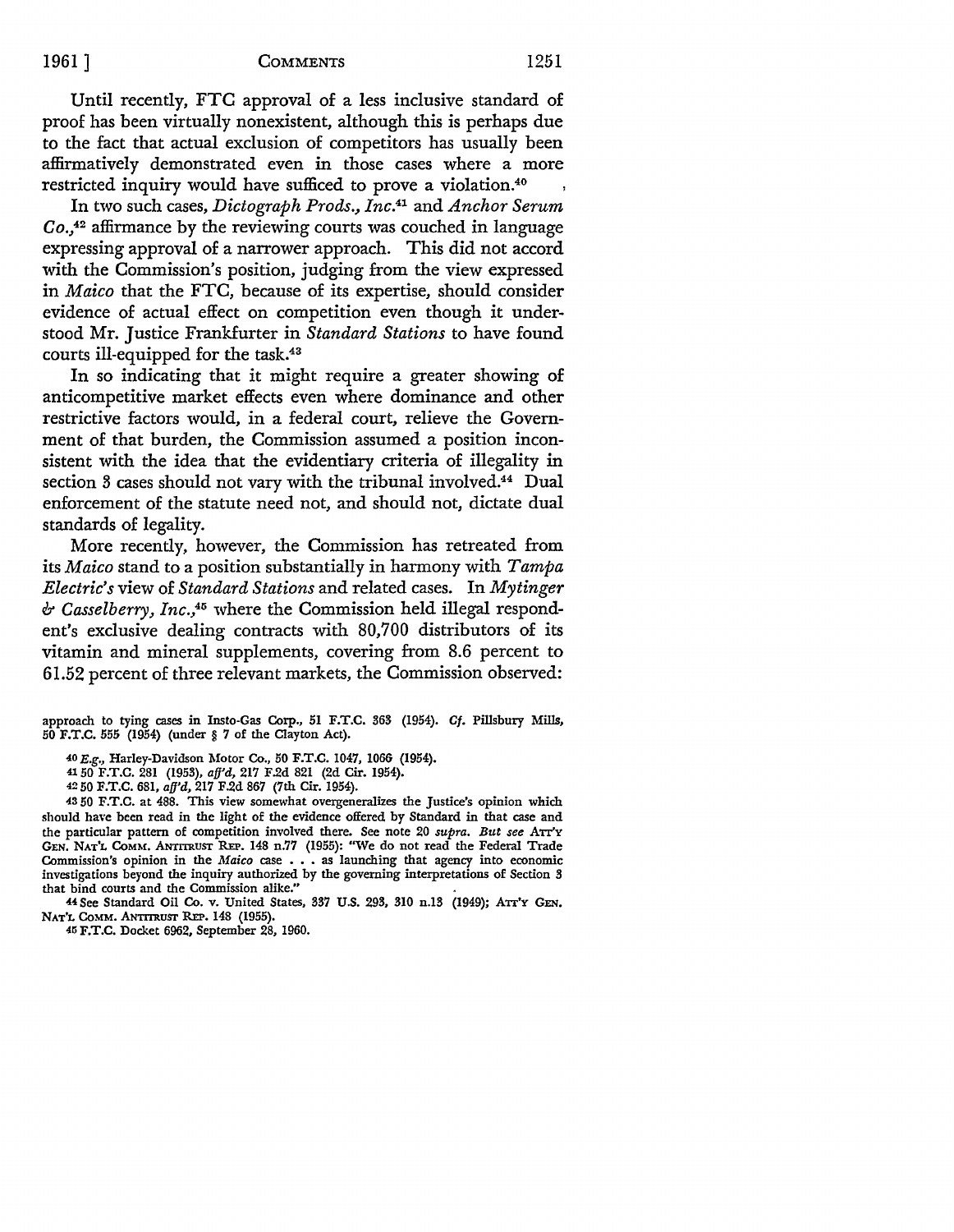"Respondents introduced certain economic data as justification for the use of their exclusive dealing arrangements. It is true ... that in the *Maico* case, the Commission issued an order remanding the matter to the hearing examiner for the purpose of obtaining evidence as to the economic effect of the exclusive dealing agreements used by that company.... However, since the date of the Commission's action in the *Maico*  case, the courts have made it clear that in a situation such as that shown to exist in this record, the plain language of Section 3 makes irrelevant those economic considerations urged by respondents."46

Similarly, in *Timken Roller Bearing Co.*,<sup>47</sup> the Commission struck down respondent's exclusive dealing contracts covering over 7,500 marketing outlets for the sale of tapered roller bearings in the replacement market for that product. A probable substantial lessening of competition was held to be fully established, in the light of *Standard Stations, Dictograph* and *Anchor Serum,* by evidence demonstrating that respondent was by far the leading supplier in the replacement market<sup>48</sup> and that its exclusive dealing contracts affected a substantial share of the market.

In narrowing the scope of required market inquiry, the Commission has not only recognized that the validity of such an approach is not restricted to the courts, but also it has gone farther and applied the criteria invoked in *Standard Stations* to situations involving market leadership unaccompanied by other important indicia of dominant power. Whether the Supreme Court would be willing to go so far is doubtful in view of the limitations the Court has already placed upon the applicability of the more quantitative test. It is by no means obvious that market leadership, without more, is sufficient to establish a clear probability that competition will be substantially lessened by the leader's extensive use of exclusive dealing contracts. Therefore, a closer look at market effects would appear to be warranted.

#### **CONCLUSION**

The primary effect of the *Tampa Electric* opinion is likely to be a greater emphasis, by the courts and perhaps by the Federal

46 *Id.* at 3.

47 F.T.C. Docket 6504, January 24, 1961.

<sup>48</sup> Timken's dollar volume was roughly ten times that of its nearest competitor; it had over fourteen times the number of different items in its roller bearing line; and it had almost four times as many customers. *Id.* at 14-15.